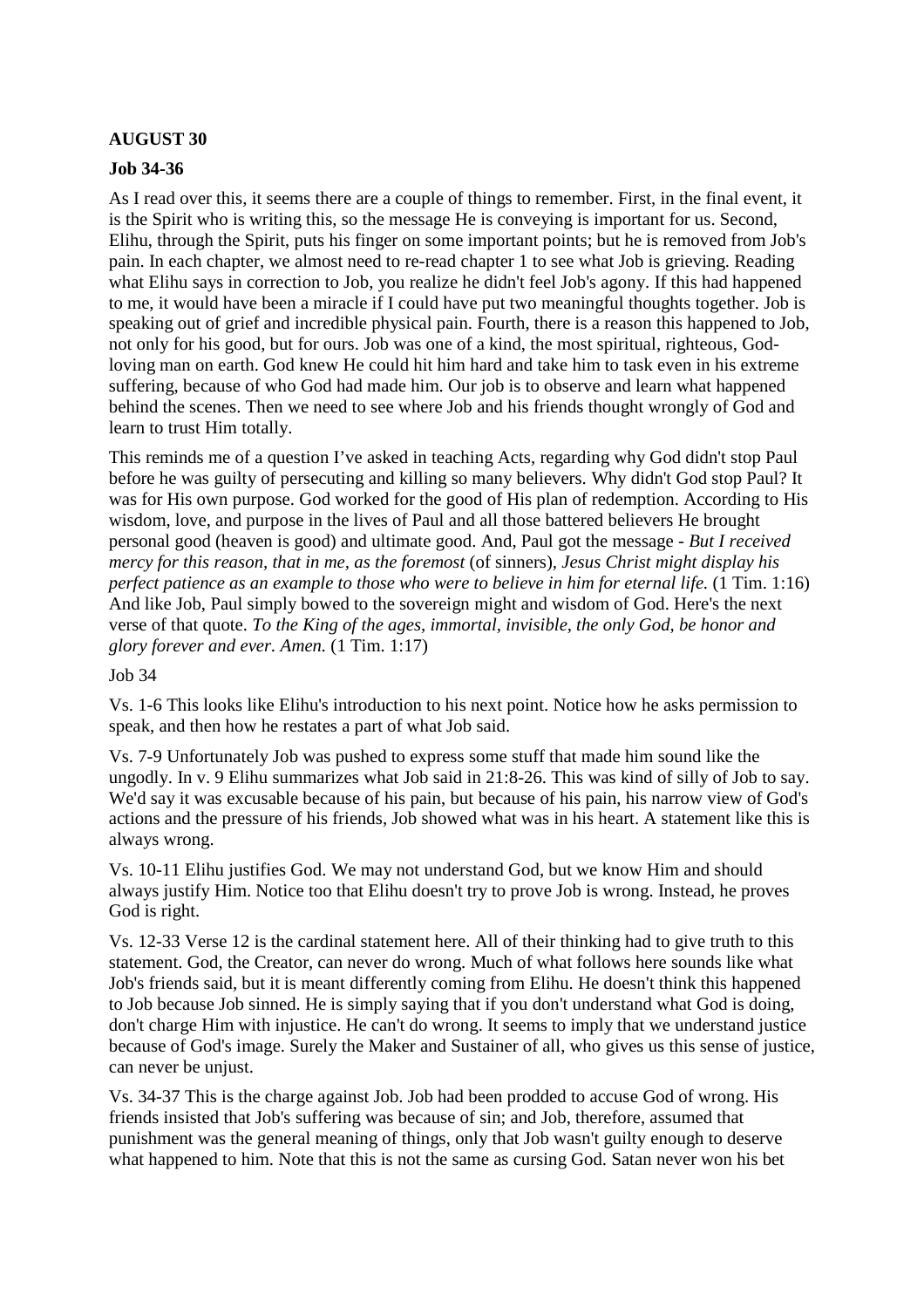with God. Job never stopped loving God or trusting what he knew to be true of God. And remember, Job was always in terrible grief and pain.

Job 35

Chapters 35-37 roll together as one argument with two parts and they will be Elihu's final words.

Vs. 2-3 It seems there are two things that Elihu thinks are wrong. First, Job demanded the right to have an answer. Second, Job took the statement in 34:9 further, by saying it was of no advantage to be righteous instead of rebellious.

# V. 4 Here, here!

Vs. 5-8 This is an interesting statement, and even more interesting if you understand that it comes from God. We are not doing God a favor by being righteous, like cheering up the old boy. "Oh look, Dan obeyed. Now I feel better. Now I'm happy." God is complete in Himself.

Vs. 9-15 It seems Elihu is saying that it is only pain that makes us want an answer from God. We never ask for an answer when things are going well. Duh! This means that God's "silence" is really our perception, and evidence that we are focused on us and really don't know God and His working. Why don't we demand that God should tell us why things are going good? We don't mind His "silence" then, do we?

V. 16 The verdict: Job doesn't know God as well as he thought he did.

Job 36

In what follows, Elihu seems to finish showing that it is always better to be righteous, and then he moves to answer the question about our right to demand an answer.

Vs. 1-4 Unlike Job's friends who aimed at correcting Job, Elihu is focused on speaking *on God's behalf.* 

Vs. 5-16 It seems Elihu is describing God's wisdom in dealing with people.

Vs. 17-23 The first two verses sound like Matthew 7:1-2, *Judge not, that you be not judged.* <sup>2</sup>For *with the judgment you pronounce you will be judged, and with the measure you use it will be measured to you.* The key verses here seem to be 22-23, where God is described as a teacher.

Vs. 24-33 Some people feel that as Elihu was speaking, a storm began forming on the horizon. Elihu seems to be saying to Job and the others that we should always extol God's works and trust His heart, power and wisdom. This is why Job has no right to demand an answer, because of God's wisdom and power. We behold His works from afar and really don't know Him well. Even with the Spirit, Paul confessed that we see as if looking into a clouded mirror. That face to face hasn't happened yet, so we always need to hold to the Word and what we know is true of God. He cannot do wrong.

This chapter flows into the next and then into God's description of His might and wisdom. We don't demand that God explain gravity to us, but we're sure thankful it works. We simply trust. And still, deep in Job, there was this sense of trust and understanding, that directing all of God's power and wisdom, there is a heart of love. This is why God will finally say that Job spoke what was true of God, unlike Job's friends who spoke what was wrong.

As disciples, abiding every day in Christ, following Him in the harvest, carrying our cross, we should expect God to bring the unexpected to us. We are living for Him and His work as His servants. Our problem is that we expect Him to work according to our likes and wishes. The great events of redemptive history all looked like disasters, and suddenly God used them to show His majesty and grace. To read about the greatest of these disasters, read the gospels or the short version in Isaiah 53. That's our Lord, and the servant isn't greater than his master, nor is he who is sent greater than He who sent him.